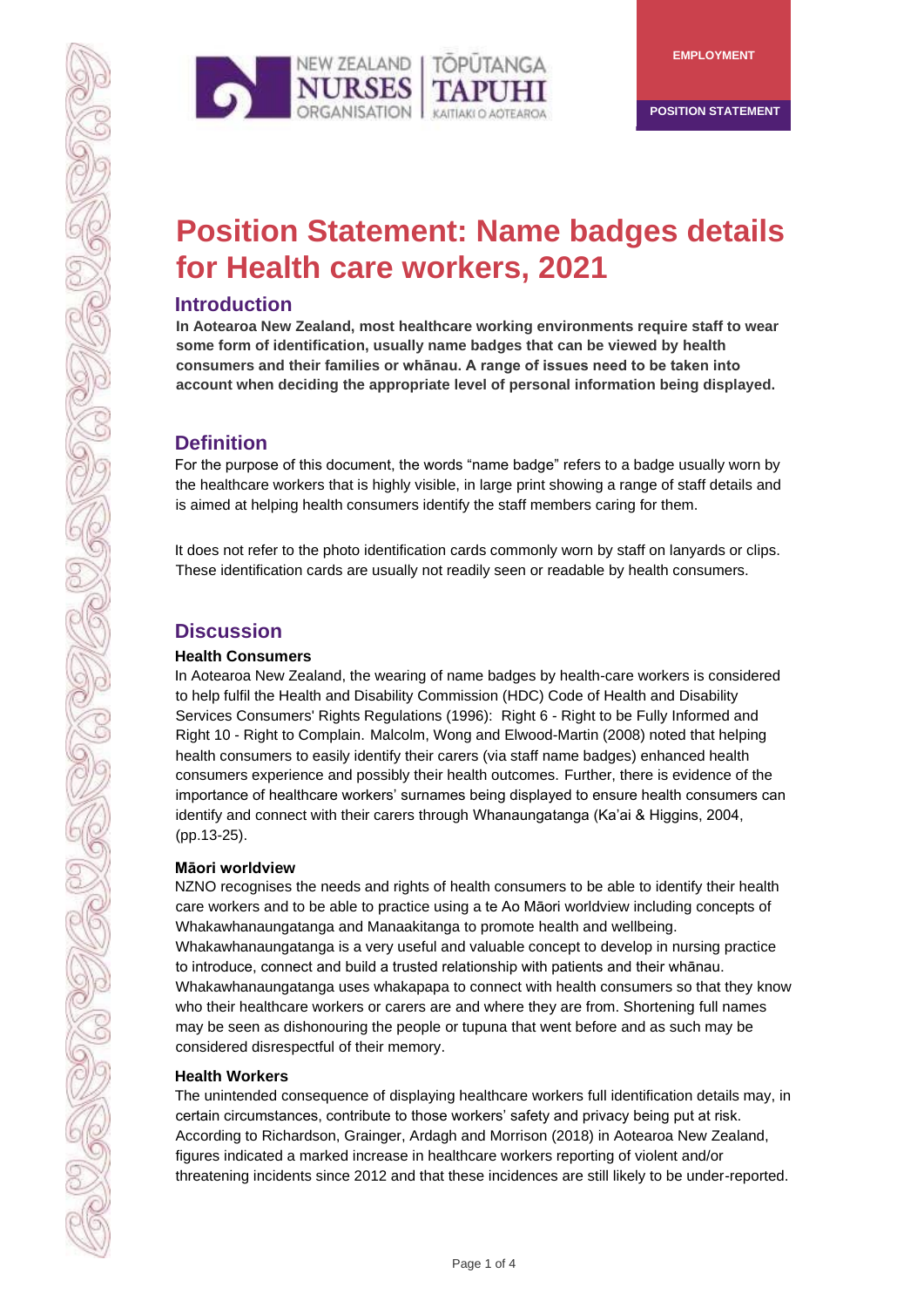International evidence indicates displaying comprehensive identification details puts healthcare workers' privacy, as well as physical and psychological safety, at risk. Pathé and Melroy (2013); [Spector,](https://www.ncbi.nlm.nih.gov/pubmed/?term=Spector%20PE%5BAuthor%5D&cauthor=true&cauthor_uid=23433725) [Zhou](https://www.ncbi.nlm.nih.gov/pubmed/?term=Zhou%20ZE%5BAuthor%5D&cauthor=true&cauthor_uid=23433725) an[d](https://www.ncbi.nlm.nih.gov/pubmed/?term=Che%20XX%5BAuthor%5D&cauthor=true&cauthor_uid=23433725) [Che](https://www.ncbi.nlm.nih.gov/pubmed/?term=Che%20XX%5BAuthor%5D&cauthor=true&cauthor_uid=23433725) (2013) and the American Occupational Safety and Health Administration (2016) all note the threatened and actual violence to healthcare workers is often perpetuated by health consumers or their families, and includes the use of social media to threaten, cyberbully, stalk and abuse. An abuser's links to the healthcare worker may include the healthcare workers' wider social, professional, or personal groups. Healthcare workers whose comprehensive identification details are freely visible to health consumers and others have little anonymity and this level of exposure of personal details could put those healthcare workers at risk of harm. The United States 2016 Occupational Safety and Health Administration (OSHA) document Guidelines for Preventing Workplace Violence - for Healthcare and Social Service Workers recommended name badges holding only first names and designation be used to help reduce risk (p. 21).

Under Aotearoa New Zealand laws individuals can expect to have their privacy respected and safety at work protected. The Health and Safety at Work Act (2015) requires employers to ensure, so far as is reasonably practical, the health and safety of its workers. This means that sometimes an employer won't be able make an employee wear a name badge with their full name printed on it, if this might put them in the way of actual or potential harm from health consumers or members of the public. Also, employers must respect their employees' privacy rights in terms of the disclosure of their full names to members of the public.

In 2007 the Privacy Commissioner supported a hospital that declined to share staff identities with a health consumer. The hospital provided some information at the request of the health consumer but refused to provide the remaining information (staff identifications) under principle 6, section 29(1a) of the Privacy Act (1993). It submitted that releasing the information would involve the disclosure of another person's affairs (the nurses' identity and the fact they were rostered on duty at particular times) and that disclosure would be unwarranted in these particular circumstances. Two years later the Human Rights Tribunal supported both the Privacy Commissioner's and the DHB's decisions. Although recognising the health consumer had a prima facie right to the nurses' names under the Health Information Privacy Code and Code of Rights, it was considered releasing the nurses' names "...would be likely to endanger the safety of (those) individuals..."(2009)..

### **NZNO Recommendations**

NZNO recognises that the needs and rights of health consumers to be able to identify their carers and be able to use Whakawhanaungatanga to engage and connect via whakapapa with them, must be balanced with the needs and rights of healthcare workers to feel safe in their work environment and be afforded personal privacy.

NZNO is aware many nurses believe comprehensive identification details on a name badge may compromise their online privacy and expose them to personal risk. Therefore NZNO encourages nurses to manage the use and privacy settings of computers and electronic transmitting devices, websites and pages, in line with NZNOs Social media and the nursing profession: A guide to online professionalism for nurses and nursing students (2012) and Nursing Council of New Zealand (NCNZ) guideline: Social Media and Electronic Communication (2012) recommendations to help reduce risk..

NZNO also reminds nurses of their responsibilities to maintain professional boundaries in accordance with NCNZ guidelines.

NZNO is committed to te Tiriti o Waitangi and our aim to enhance the health and wellbeing of all people of Aotearoa New Zealand. Acknowledging Aotearoa New Zealand's unique cultural considerations, the rights of health consumers, the evidence of risk to health-care workers and current laws, NZNO recommends that the minimum information on any badge should be the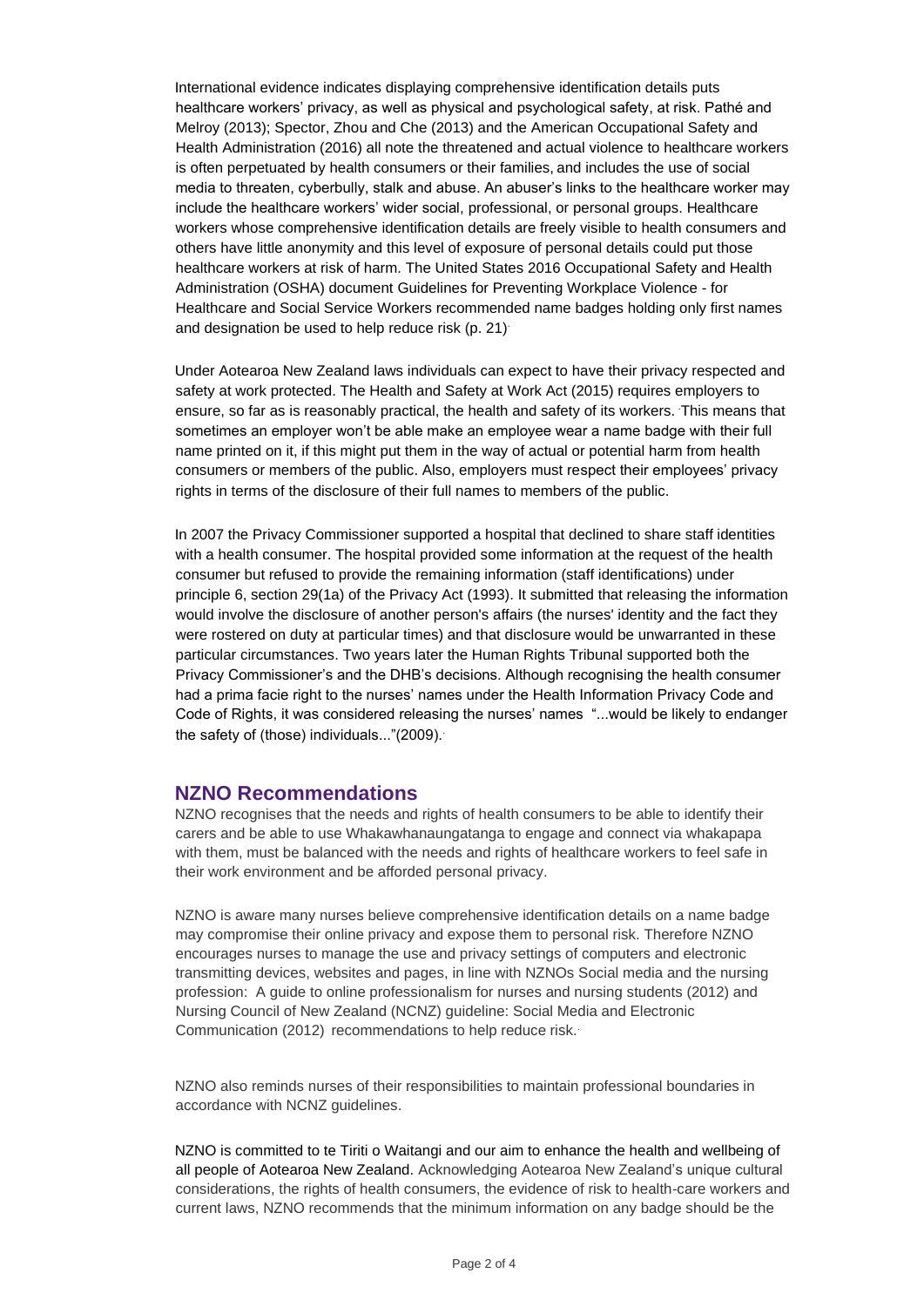health-care workers first name and designation. Should the employer require more information, for example surnames, then NZNO strongly recommends that employers provide employees with the right to negotiate what their individual name badge displays, through a fair and transparent process. The process must reflect that all components - the physical (tinana), emotional (hinengaro), spiritual (wairua) and social (whānau) - of staff's safety, health and wellbeing are considered equally. The process must recognise that threats to a staff member's safety, health and wellbeing may be real or perceived and should be considered equally within this process. NZNO believes these recommendations should ensure health consumers' rights are generally not compromised, health-care workers' privacy and safety are accommodated, and organisations and employers meet their obligations under both the Health and Safety at Work Act (2015) and the Code of Health and Disability Services Consumers' Rights Regulations (1996).

#### **Acknowledgements**

Thanks to Anamaria Watene, Acting Nurse Leader for Māori Health, Bay of Plenty District Health Board, for her aroha, her advice and assistance on the cultural components of this document.

### **References**

- *Health and Disability Commission Code of Health and Disability Services Consumers' Rights Regulation* (1996). Retrieved from http://www.legislation.govt.nz/regulation/public/1996/0078/latest/whole.html
- Human Right Review Tribunal (2009): *Te-Koeti-v-Otago-District Health Board*. Retrieved from [http://privacy.org.nz/assets/Files/HRRT-and-Court-Cases/Te-Koeti-v-Otago-District-](http://privacy.org.nz/assets/Files/HRRT-and-Court-Cases/Te-Koeti-v-Otago-District-Health-Board-HRRT-4-09-decision-24-09.doc.%20Retrieved%2009/10/2017)[HealthBoard-HRRT-4-09-decision-24-09.doc.](http://privacy.org.nz/assets/Files/HRRT-and-Court-Cases/Te-Koeti-v-Otago-District-Health-Board-HRRT-4-09-decision-24-09.doc.%20Retrieved%2009/10/2017)
- Ka'ai, T. & Higgins,R.(2004) Te Ao Māori: Māori world view . In T.Ka'ai-Oldman et al. (Eds.), *Ki te whaiao:an introduction to Māori culture and society* (pp.13*–*25). Auckland, New Zealand: Pearson Longman
- Malcolm, C. E., Wong, K. K., & Elwood-Martin, R. (2008). Patients' perceptions and experiences of family medicine residents in the office. *Canadian Family Physician*, *54*(4), 570-571.
- Ministry of Justice (2015) Health and Safety at Work Act. Retrieved from <http://www.legislation.govt.nz/act/public/2015/0070/52.0/DLM5976660.html>
- New Zealand Nurses Organisation (2019) *Guideline: Social media and the nursing profession: a guide to maintain professionalism online for nurses and nursing students* – *2019*. Retrieved from [https://www.nzno.org.nz/Portals/0/publications/Guideline%20-](https://www.nzno.org.nz/Portals/0/publications/Guideline%20-%20Social%20media%20and%20the%20nursing%20profession,%202019.pdf) [%20Social%20media%20and%20the%20nursing%20profession,%202019.pdf](https://www.nzno.org.nz/Portals/0/publications/Guideline%20-%20Social%20media%20and%20the%20nursing%20profession,%202019.pdf)
- *Nursing Council of New Zealand Code of Conduct for Nurses* (2012). Retrieved June 12, 2018 from [http://www.nursingcouncil.org.nz/Nurses/Code-of-Conduct.](http://www.nursingcouncil.org.nz/Nurses/Code-of-Conduct)
- *Nursing Council of New Zealand Guidelines: Social Media and Electronic Communication*. Retrieved from [http://www.nursingcouncil.org.nz/News/New-guidelines-for-nurses](http://www.nursingcouncil.org.nz/News/New-guidelines-for-nurses-on-social-media)[onsocial-media](http://www.nursingcouncil.org.nz/News/New-guidelines-for-nurses-on-social-media)
- *Occupational Safety and Health Administration (OSHA): Guideline for Preventing Workplace Violence for Healthcare and Social Service Workers* (2016). Retrieved from <http://www.osha.gov/Publications/osha3148.pdf>

#### **NZNO Employment Publication**